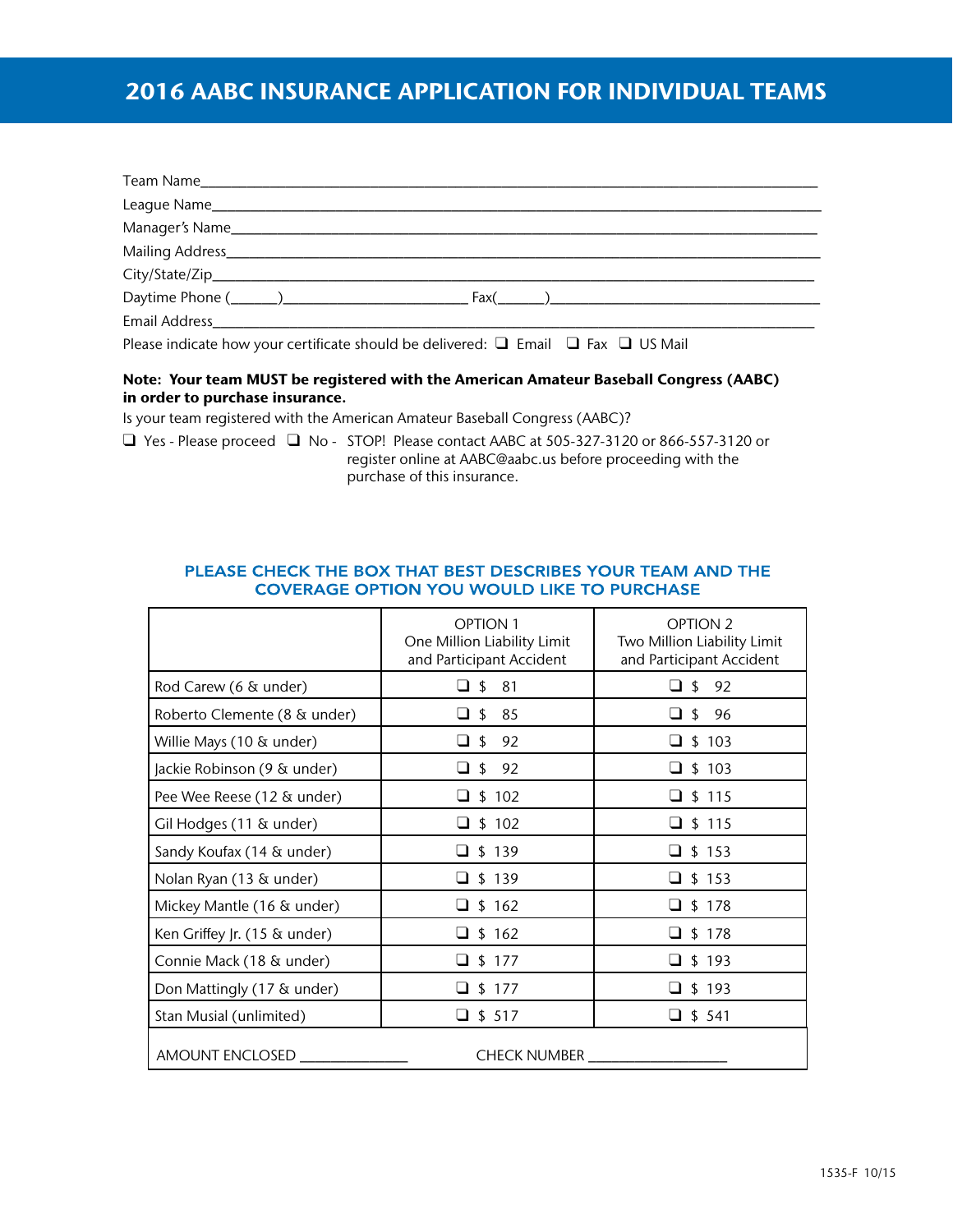I understand and agree to the following:

- 1. Coverage is effective the day that K&K Insurance Group receives and approves the application and payment and will expire on 1/1/2017.
- 2. Payment is Non-Refundable.
- 3. With respect to insured teams and leagues only, no coverage for Abuse/Molestation will apply if there is no system in place to perform background checks as follows:
	- Using internet sexual offender registry checks on all persons with repeated access to youth annually.
	- Criminal background checks by a third party vendor on all persons with repeated access to youth upon initial start of position and once every third year thereafter.
- 4. All participants must sign a K&K Insurance approved waiver/release form. K&K Insurance approved waivers are available online at www.kandkinsurance.com/aabc.

\_\_\_\_\_\_\_\_\_\_\_\_\_\_\_\_\_\_\_\_\_\_\_\_\_\_\_\_\_\_\_\_\_\_\_\_\_\_\_\_\_\_ \_\_\_\_\_\_\_\_\_\_\_\_\_\_\_\_\_\_\_\_\_\_\_\_\_\_\_\_\_\_\_\_\_

MANAGER'S SIGNATURE DATE DATE

NOTE: The policy automatically provides additional insured status to any person, organization or entity engaged in sponsoring or providing the premises for your team or league operations. The certificate of insurance you receive will indicate this. If you should have an entity that requires their name be specifically listed on the certificate, please list below. Attach a separate page for more additional insureds certificate requests.

Name of Additional Insured

Additional Insured's Address

Relationship of Additional Insured (Provider of Premises, Sponsor, etc.) \_\_\_\_\_\_\_\_\_

Name of Additional Insured\_\_\_\_\_\_\_\_\_\_\_\_\_\_\_\_\_\_\_\_\_\_\_\_\_\_\_\_\_\_\_\_\_\_\_\_\_\_\_\_\_\_\_\_\_\_\_\_\_\_\_\_\_\_\_\_\_\_\_\_\_\_\_\_\_\_\_

Additional Insured's Address

Relationship of Additional Insured (Provider of Premises, Sponsor, etc.)

Name of Additional Insured\_\_\_\_\_\_\_\_\_\_\_\_\_\_\_\_\_\_\_\_\_\_\_\_\_\_\_\_\_\_\_\_\_\_\_\_\_\_\_\_\_\_\_\_\_\_\_\_\_\_\_\_\_\_\_\_\_\_\_\_\_\_\_\_\_\_\_

Additional Insured's Address \_\_\_\_\_\_\_\_\_\_\_\_\_\_\_\_\_\_\_\_\_\_\_\_\_\_\_\_\_\_\_\_\_\_\_\_\_\_\_\_\_\_\_\_\_\_\_\_\_\_\_\_\_\_\_\_\_\_\_\_\_\_\_\_\_\_

Relationship of Additional Insured (Provider of Premises, Sponsor, etc.) \_\_\_\_\_\_\_\_\_\_\_\_\_\_\_\_\_\_\_\_\_\_\_\_\_\_

Please return completed application and payment to: K&K Insurance Group, c/o Sports Division/AABC Insurance Program • Mailing Address: P.O. Box 2338, Fort Wayne, IN 46801-2338 Overnight Address: 1712 Magnavox Way, Fort Wayne, IN 46804 • Phone: 800-441-3994 Fax: 847-953-2873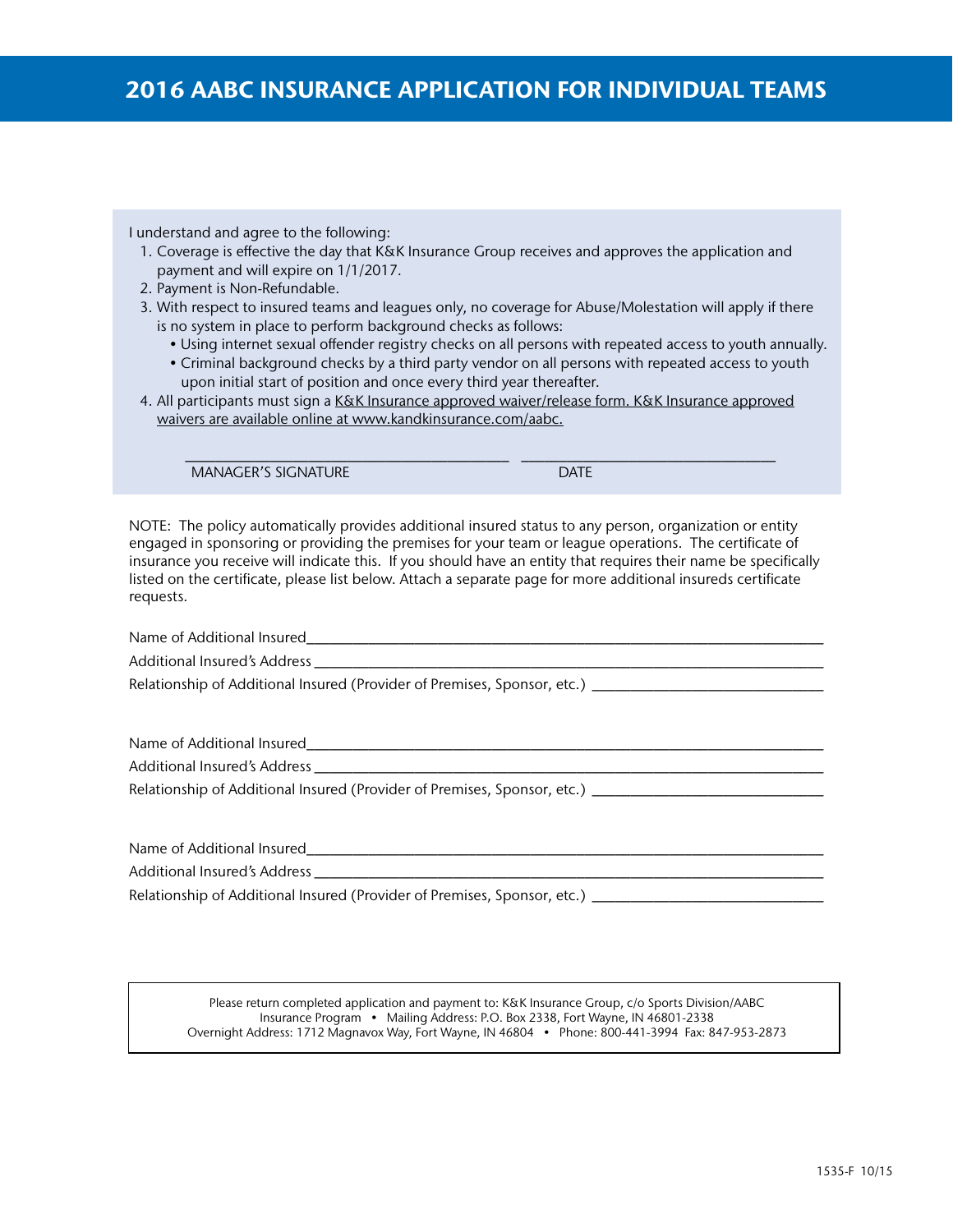# 2016 AABC INSURANCE APPLICATION FOR LEAGUES INSURING ALL TEAMS WITHIN THEIR LEAGUES

|                                                                                                      | How many teams in your league? ______ |
|------------------------------------------------------------------------------------------------------|---------------------------------------|
|                                                                                                      |                                       |
|                                                                                                      |                                       |
|                                                                                                      |                                       |
|                                                                                                      |                                       |
|                                                                                                      |                                       |
| Please indicate how your certificate should be delivered: $\Box$ Email $\Box$ Fax $\Box$ US Mail     |                                       |
| Note: All teams within your league MUST be registered with the American Amateur Baseball             |                                       |
| Congress (AABC) in order to purchase insurance                                                       |                                       |
| Is your team registered with the American Amateur Baseball Congress (AABC)?                          |                                       |
| $\Box$ Yes - Please proceed $\Box$ No - STOP! Please contact AABC at 505-327-3120 or 866-557-3120 or |                                       |

register online at AABC@aabc.us before proceeding with the purchase of this insurance.

## PLEASE CHECK THE BOX THAT BEST DESCRIBES YOUR TEAM AND THE **COVERAGE OPTION YOU WOULD LIKE TO PURCHASE**

|                                                              | <b>OPTION 1</b><br>One Million Liability Limit<br>and Participant Accident |              |         | <b>OPTION 2</b><br>Two Million Liability Limit<br>and Participant Accident |                                |                |         |      |
|--------------------------------------------------------------|----------------------------------------------------------------------------|--------------|---------|----------------------------------------------------------------------------|--------------------------------|----------------|---------|------|
|                                                              | Per Team                                                                   |              | # Teams | Cost                                                                       | Per Team                       |                | # Teams | Cost |
| Rod Carew (6 & under)                                        | $\Box$ \$<br>75                                                            | $\mathsf{X}$ |         |                                                                            | $\Box$ \$<br>85                | X              |         |      |
| Roberto Clemente (8 & under)                                 | $\Box$ \$<br>78                                                            | X            |         |                                                                            | ❏ \$<br>88                     | X              |         |      |
| Willie Mays (10 & under)                                     | $\Box$ \$<br>84                                                            | X            |         |                                                                            | $\sqrt{2}$<br>$\Box$<br>94     | X              |         |      |
| Jackie Robinson (9 & under)                                  | $\Box$ s<br>84                                                             | X            |         |                                                                            | $\Box$<br>$\mathfrak{L}$<br>94 | X              |         |      |
| Pee Wee Reese (12 & under)                                   | $\Box$ \$<br>91                                                            | X            |         |                                                                            | $\Box$<br>\$102                | X              |         |      |
| Gil Hodges (11 & under)                                      | $\Box$ \$<br>91                                                            | X            |         |                                                                            | $\Box$ \$ 102                  | X              |         |      |
| Sandy Koufax (14 & under)                                    | $\Box$ \$ 129                                                              | X            |         |                                                                            | $\Box$ \$ 142                  | X              |         |      |
| Nolan Ryan (13 & under)                                      | $\Box$ \$ 129                                                              | X            |         |                                                                            | $\Box$<br>\$142                | X              |         |      |
| Mickey Mantle (16 & under)                                   | $\Box$ \$ 146                                                              | X            |         |                                                                            | $\Box$ \$ 160                  | X              |         |      |
| Ken Griffey Jr. (15 & under)                                 | $\Box$ \$ 146                                                              | X            |         |                                                                            | \$160<br>$\Box$                | X              |         |      |
| Connie Mack (18 & under)                                     | $\Box$ \$ 160                                                              | $\times$     |         |                                                                            | \$174<br>□                     | X              |         |      |
| Don Mattingly (17 & under)                                   | $\Box$ \$ 160                                                              | X            |         |                                                                            | $\Box$<br>\$174                | X              |         |      |
| Stan Musial (unlimited)                                      | $\Box$ \$467                                                               | X            |         |                                                                            | $\Box$ \$488                   | X              |         |      |
|                                                              | Total Cost: \$                                                             |              |         |                                                                            |                                | Total Cost: \$ |         |      |
| AMOUNT ENCLOSED<br>CHECK NUMBER <b>NAME OF STREET ASSESS</b> |                                                                            |              |         |                                                                            |                                |                |         |      |

Note: All teams within the league should purchase the same coverage option